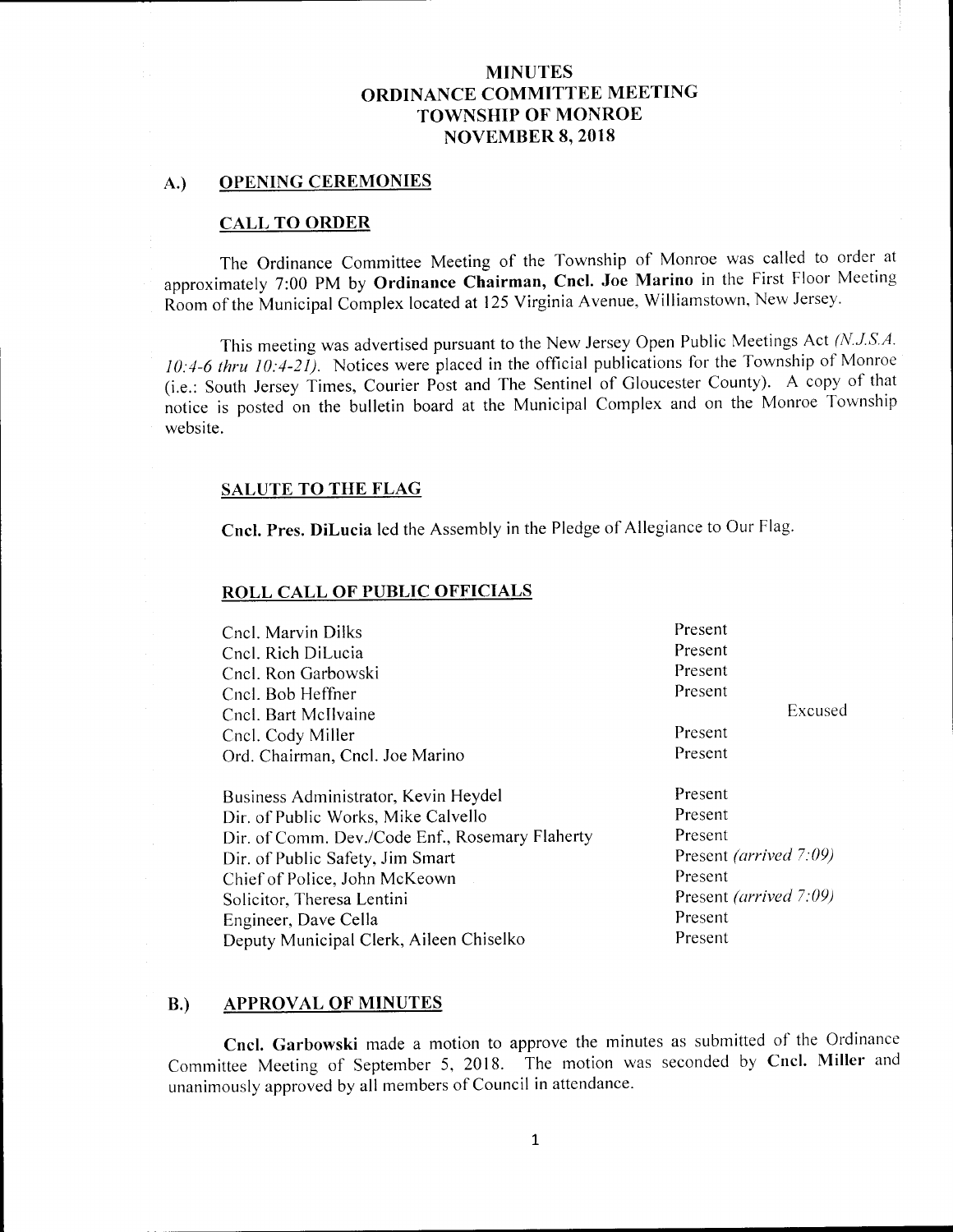#### C.) PUBLIC PORTION

Cncl. Miller made <sup>a</sup> motion to open the Public Portion. The motion was seconded by Cncl. Garbowski and unanimously approved by all members of Council in attendance.

Dir. of Public Safety Jim Smart addressed Council to question why the park benches along the trail will be aluminum as opposed to being composite. He asked why the type of bench is being specified. Cncl. Marino said Council would discuss this further once they have had a chance to review the Ordinance he is referring to during the meeting.

With no one wishing to speak, Cncl. Miller made <sup>a</sup> motion to close the Public Portion. The motion was seconded by Cncl. Pres. DiLucia and unanimously approved by all members of Council in attendance.

#### D.) ORDINANCES FOR REVIEW

## Ordinance O:32-2018 - Owens Park Irrigation

Engineer Dave Cella clarified there is \$140,000 for the Owens Park Irrigation. He said Green Acres has given <sup>a</sup> deadline to have it advertised before the end of the year, with an attempt to award when the bids come in. He said if we do not award, we may lose the money. Cncl. Pres. DiLucia asked with regards to the dog park, is the \$780,000 from 4 years ago, that half of that is free money and half has to be repaid with no interest. Business Administrator Kevin Heydel said for both the \$140,000 and the \$780,000, it is half grant money and half a no-interest loan which is over the course of 20 years. Cncl. Pres. DiLucia wanted to make sure that everyone understands when we are looking at the money the township is spending, the true picture is whatever that estimate is plus half of those 2 grants. Cncl. Marino said with the Irrigation, the township funds required is not \$119,500 it is technically \$189,500, if he is to take half of that \$140,000 grant we will only be getting \$70,000 of that. He said where this really hits home, is with the dog park, because now we are talking \$780,000 half of that, which if we went with the option 1 instead of \$978,000 we have to add \$340,000. Cncl. Pres. DiLucia said the problem he sees is not the fact that the township owes half of the grant, however, the conceptual plans that we saw 4 years, that \$780,000 grant was supposed to cover the completion of the dog park, including an entrance from Clayton Avenue into the park. parking spaces, <sup>a</sup> dog park with water fountains and <sup>a</sup> leisure park. He said he is not sure where this number has come from all of <sup>a</sup> sudden, he has never heard this number in <sup>4</sup> years. He asked if someone commissioned <sup>a</sup> study more than what was initially done with the conceptual plan. Business Administrator Kevin Heydel said the conceptual plan was done, we wanted to build <sup>a</sup> conceptual plan for the entire 35 acres. Cncl. Pres. DiLucia said that was never approved by this Council. He said this Council approved <sup>a</sup> dog park/ leisure park and now what we are looking at is <sup>a</sup> much bigger number and ARH was commissioned to do work that the Council did not ask for. He said the Council asked for the completion of the dog park that included the conceptual plans that the 780.000 was supposed to cover. He understands it is 4 years later and there is inflation, however. when he looks at a number approaching \$2 million, someone had to have asked ARH to do a study, which the governing body never did. Business Administrator Kevin Heydel said he believes when the design went out for award, the design of the whole piece of property was \$83,000 and at the time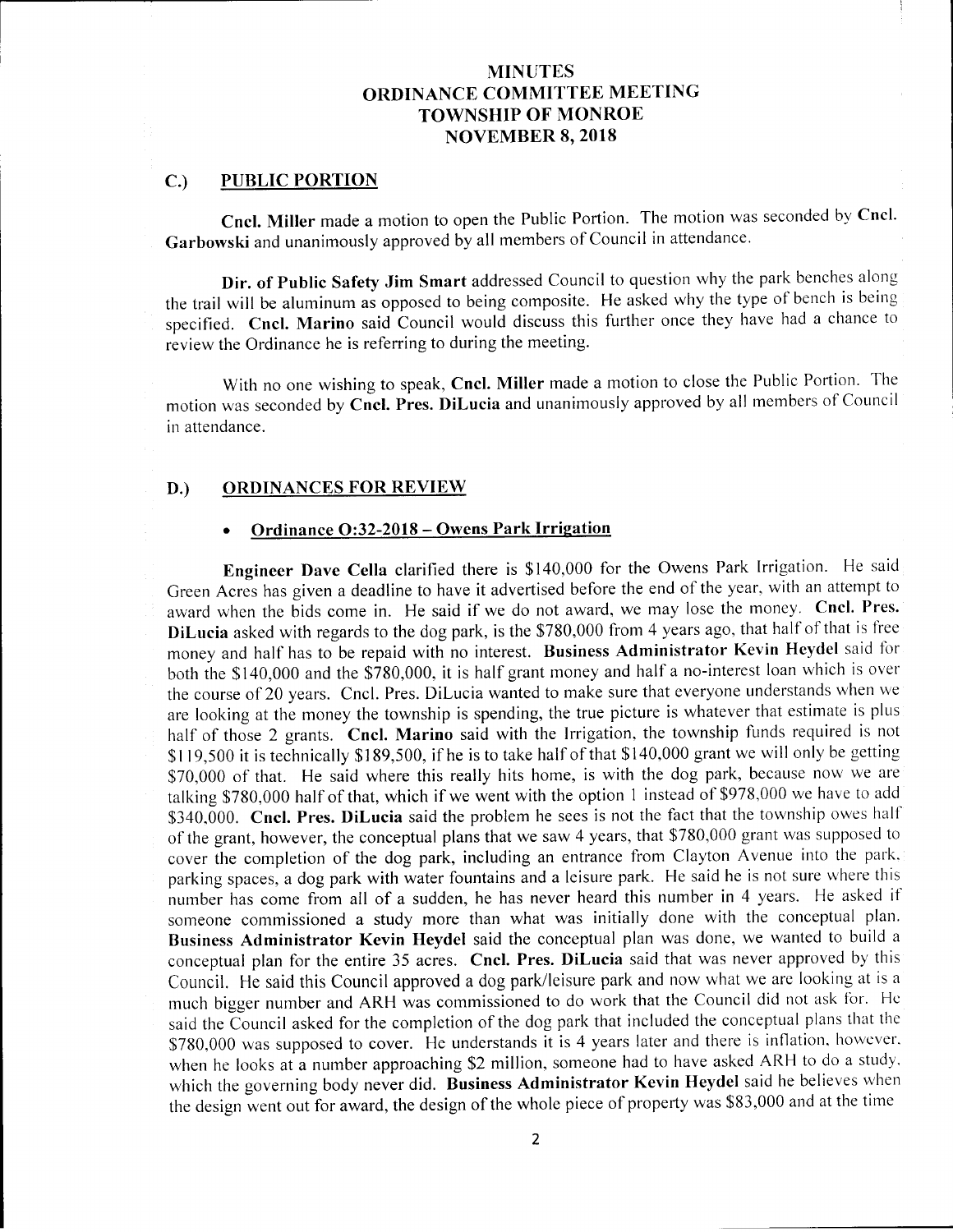## D.) ORDINANCES FOR REVIEW (cont'd)

when the design was being discussed it was discussed to have at least <sup>a</sup> conceptual design for the whole piece of property. Mr. Heydel said we knew we wanted to build the dog park but wanted the conceptual plans for the rest of it for future expansion because doing the whole conceptual plan at one time would be cheaper than splitting it up. He said the  $$83,000$  that was awarded included a conceptual plan for a 35 acre piece of property as opposed to the  $2\frac{1}{2}$  acre dog park property because. you have to factor into that, storm water management for the property and all of the rest of infrastructure that is required. He said therefore <sup>a</sup> whole conceptual plan was done for the 35 acres. he never planned on fulfilling the whole conceptual plan because he knows we never had \$2 million in order to do so. Cncl. Pres. DiLucia said, he would like to see it printed in the minutes showing this Council approving the study being done, he has attended every meeting and he is not aware of it ever happening. Cncl. Marino asked Engineer Dave Cella, if the \$83,000 was not only for the plan but also included bringing it to permit, all of the Pineland fees and Mr. Cella confirmed such. Engineer Dave Cella explained one of the major cost drivers on this project ended up being the stormwater. He said once they started to evaluate, there is <sup>a</sup> lot of water coming through this area and they didn't plan for this amount of volume. Cncl. Pres. DiLucia said he is unsure how it has gotten to this point after four years, we are going to go into debt for what has been done and now they want an irrigation system installed. He said, there will not be an irrigation system until there is <sup>a</sup> dog park that he believes they have the money to fund and if there is no funding, he will not agree to it. He said, he wants to know what has to be done to bring this project forward, so the Township can comply with the grant. He said he would really like to see this project started before the grant is lost. Business Administrator, Kevin Heyde), said the dog park is top priority as its funding is the issue that is holding up the other projects. He advised putting together <sup>a</sup> bid package for the dog park, have the bid awarded by February <sup>2019</sup> and have shovels in the ground in spring 2019. He said now Council has to decide what needs to be done with the remaining projects, because we could lose the grants by the end of the year for the irrigation, we may want to address that project next. Cncl. Pres. DiLucia made a motion to move forward with the Owens Park Expansion and have ARH continue working on the project as they see fit in order to complete it. The motion was seconded by Cncl. Dilks and unanimously approved by all members of Council in attendance. Cncl. Pres. DiLucia said he expects the shovels to be in the ground in time, so we do not lose the grant for funding.

Cncl. Marino advised the \$140,000 grant for Owens Park Irrigation is scheduled to expire. He said we have to have an RFP advertised by the end of the year and awarded, in order for the grant to not be in jeopardy. Engineer Dave Cella confirmed as long as the RFP is advertised by the end of the year it will be fine, it does not need to be awarded, however, once it is open and if it does not get awarded, we may be in jeopardy of losing the grant. Business Administrator Kevin Heydel said we should advertise it and get the specifications out and see what we get as soon as possible because we do not know what responses we will receive. He said we had received the grant, put the specifications together and have previously put it out to bid for this twice and what we received was over \$400,000. He said we had a problem because of the lack of power at Owens Park, we had an electrical study performed to find out what could be done, which was determined to be three phase power at \$100,000. He said the issue that he found with the estimates was we are pulling the course of drilling the well and installing a pump for a cost of \$80,000, which he finds to be excessive. Cncl. Marino asked if we would be able to bid this out separately. Business Administrator, Kevin Heydel said, we do not need to bid out the phase because that is done by Atlantic City Electric and we can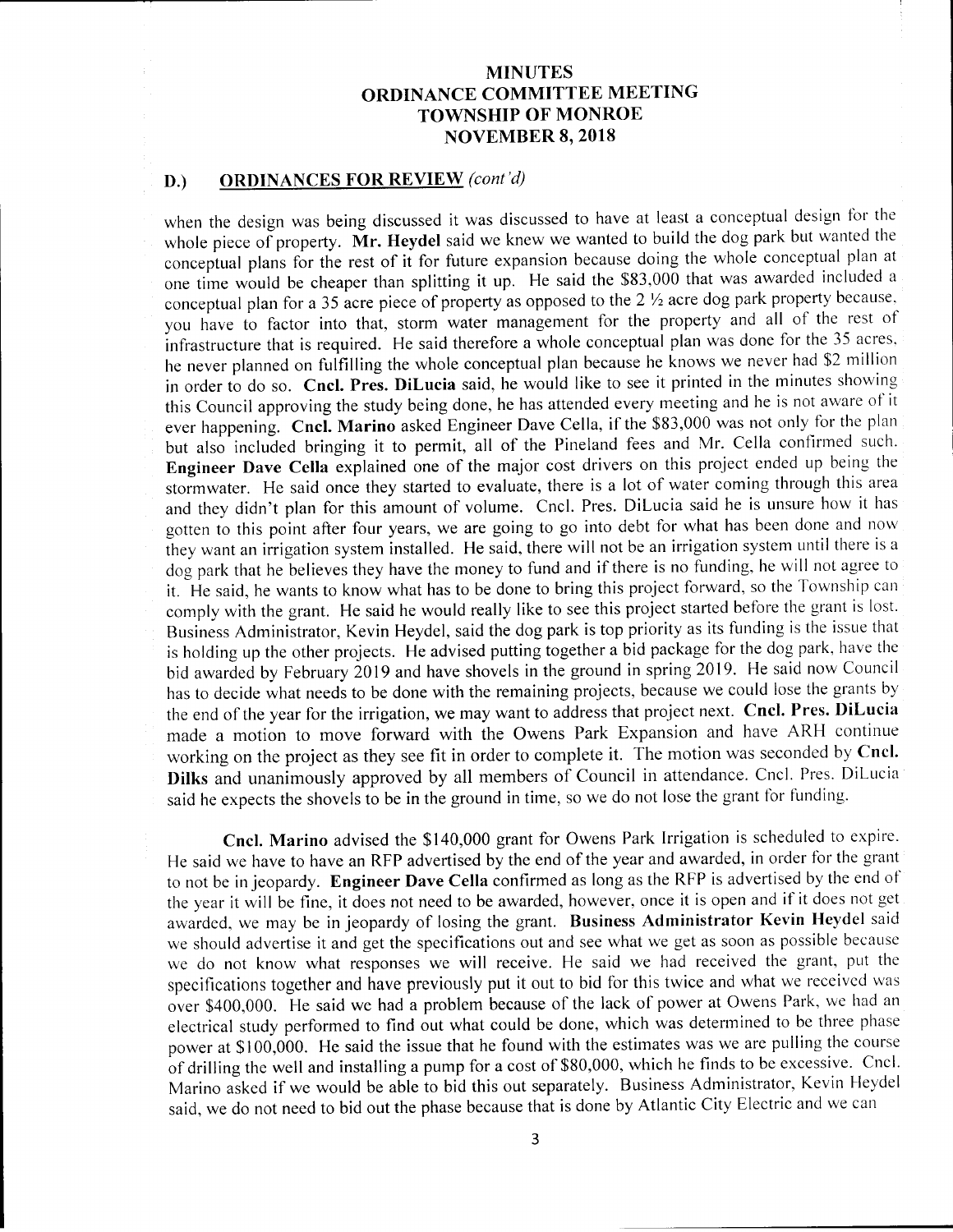#### D.) ORDINANCES FOR REVIEW (cont'd)

bid the well with the pump. Mr. Heydel will reach out to the County and confirm it is fine with the grant to bid items out separately and report back to Council. Cncl. Pres. DiLucia asked how much money is left in the builder's fund, Mr. Heydel confirmed there is \$180,000 in the fund. Cncl. Pres DiLucia said at some point we will deplete the builder's fund and asked what will happen at that point. He said at the last meeting there were questions about our ability to use money for open space. He believes a resolution was passed three years ago that dedicated money to open space to be used for the sole purpose of purchasing open space and the remaining money was to be used for recreational open space expenses. Mr. Heydel confirmed the proposed dedicated trust fund will be used exclusively for the acquisition, development and maintenance of lands for open space / recreational space. Cncl. Pres. DiLucia stated if the Open Space Committee came to Council requesting to purchase <sup>a</sup> parcel of land, Council would be able to give them the money that is designated to open space for them to purchase the land. He said he wanted this to be clarified and on the record that Council will work with the Open Space Committee and guarantee them the money. He said once they pass this project and if there is an over run which runs beyond the dedicated money in the builder's fund, they may use some of the money allotted for open space and recreational space. Cncl. Miller advised that if Council ever decides to use the Open Space money. we will involve Open Space in the process. Mr. Heydel stated Council has sole discretion on how to allocate and spend the Open Space funds within the parameters that have been given. Cncl. Pres. DiLucia said he wanted everyone to understand what they are doing, taking money from another fund that was not intended for that fund and there is <sup>a</sup> possibility that the Open Space fund will be used sometime in the future for something other than exclusively open space. Cncl. Miller said with the open space tax, we have <sup>a</sup> steady stream of revenue dedicated to open space. He said this was instituted because it was realized that people were not actually spending open space money on open space and preservation of land. Mr. Heyel said Mary Mazza Duffy Park was purchased with the Open Space money, partnering with the County. He said we have used Open Space money on open space, it just so happens that there are areas where it has been found prudent to build and expand our parks. Cncl. Marino polled the members of Council in attendance and all were in favor of moving the irrigation project forward and being put out to bid.

Cncl. Marino spoke with regards to the second phase of the Bike Path Expansion, this is <sup>a</sup> fully funded grant with possibility of <sup>a</sup> short overrun on costs. Business Administrator Kevin Heydel said in the paperwork that Council had received it states an overrun of \$50,000 however, they do not believe it will be \$50,000 because there is overlap between projects with the dog park area along with the bike path extension. He said they believe the overrun costs will be approximately \$19,000. Engineer Dave Cella said they are going to take the bike path as far as they can into the expansion, the more they can the less they will have to do with the expansion project. He said that is the goal, using the grant to its fullest capacity. Mr. Heydel said as part of the scope of the project within the grant was doing <sup>a</sup> resurface of the horseshoe driveway and he feels this may not be necessary to do and by not doing that, it will drive the cost down. Cncl. Marino polled the members of Council in attendance and all were in favor of moving forward with the second phase of the bike path expansion.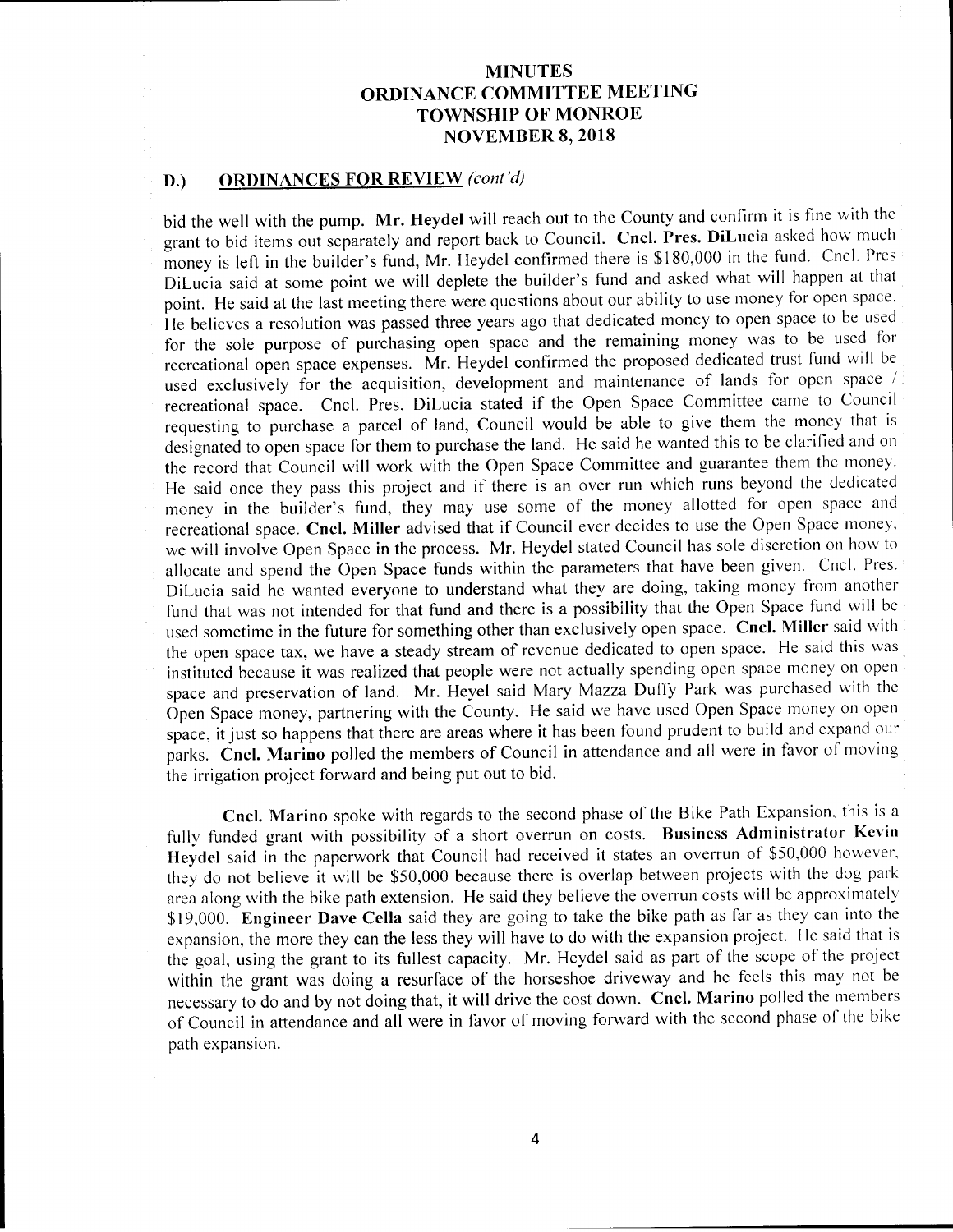#### D.) ORDINANCES FOR REVIEW (cont'd)

## Chapter 175-125 "Land Management" – Open Space

Len Fritz, Chairman of the Open Space Advisory Committee addressed Council to them with an overview of what the Open Space Committee would like to have changed within the Ordinance. He said they basically are looking to clean up the Ordinance. He said they are unsure if there is any type of mechanism with <sup>a</sup> developer coming in with regards to <sup>a</sup> fee being set per development. He said they do not want tot lots and the accessory things separated in the individual developments, they would like them to be centralized. He said as opposed to <sup>a</sup> developer being required to do that, in lieu of, can there be <sup>a</sup> structured option for open space. Cncl. Heffner said as he went through the ordinance, all of section "M", he believes that should all be removed because the Township has lost that ability. He said being on the Planning Board, they are not able to force the developers to do anything at this point. He said with that being said, this whole section of the Ordinance should be removed. Solicitor Lentini said they will review, make any recommendations and present it at the next Ordinance Committee meeting in December. Mr. Fritz said it was his perception with regards to the Open Space Funds that the percentage was to be dedicated strictly to open space passive recreation use and not for anything else. He said he is concerned because they have <sup>a</sup> list of projects that they would like to start working towards and if their fund is depleted because of other purposes other than actual open space, then where would they be. Cncl. Pres. DiLucia clarified when the other Ordinance regarding segregating money came before them, it was clear to him that the intention was to ensure there was <sup>a</sup> sum of money that no one could touch other than Open Space. He said that indicated to him there was <sup>a</sup> mechanism in place to where some of the money could go somewhere other than open space. He said he wanted to be sure that everyone is on the same page in terms of what the parameters are. He said his continued concern is when they take on a project and there is not enough money to do it, they have to know where to get the money from and if there is nowhere to get the money, it will have to come out of reserve. He said if there is no reserve, the project will have to be cancelled. Mr. Fritz said the perception of the people here that want to preserve the country feel of this town and do not want the developers coming in, knowing the Open Space fund is there, they want to make sure they see something for it. Cncl. Marino said once this is reviewed by the solicitor it will be forwarded to the January Ordinance Committee Meeting for further review.

## Chapter 141 " Fire Prevention"— Fire Official; Annual Inspection

Solicitor Lentini noted under section "D" on page two of the proposed Ordinance, they have added language to state that the Fire Official must notify the Division of Community Affairs at the County ten days in advance of any leave that is going to be thirty days or in excess of thirty days and in the event that does occur, the Director of Public Safety shall appoint <sup>a</sup> temporary Fire Official during that leave of absence. She said, they also added in addition to the annual inspections and fees required, the word annual to be more specific. She said the primary purpose of the change, was to address a long absence of thirty days or more. Deputy Municipal Clerk Aileen Chiselko advised that the Fire Inspector had a State Inspection and they recommended that this language be placed in the Ordinance. Cncl. Miller said there is one minor change in the wording in the first sentence that reads "requires the Director of Public or Fire Official", it should read "Director of Public Safety". Cncl. Pres. Dilucia made <sup>a</sup> motion to move forward and Cncl. Garbowski seconded that motion. Cncl. Marino polled the members of Council in attendance and all were in favor of moving the Ordinance forward for First Reading at the Regular Council Meeting of November 13, 2018.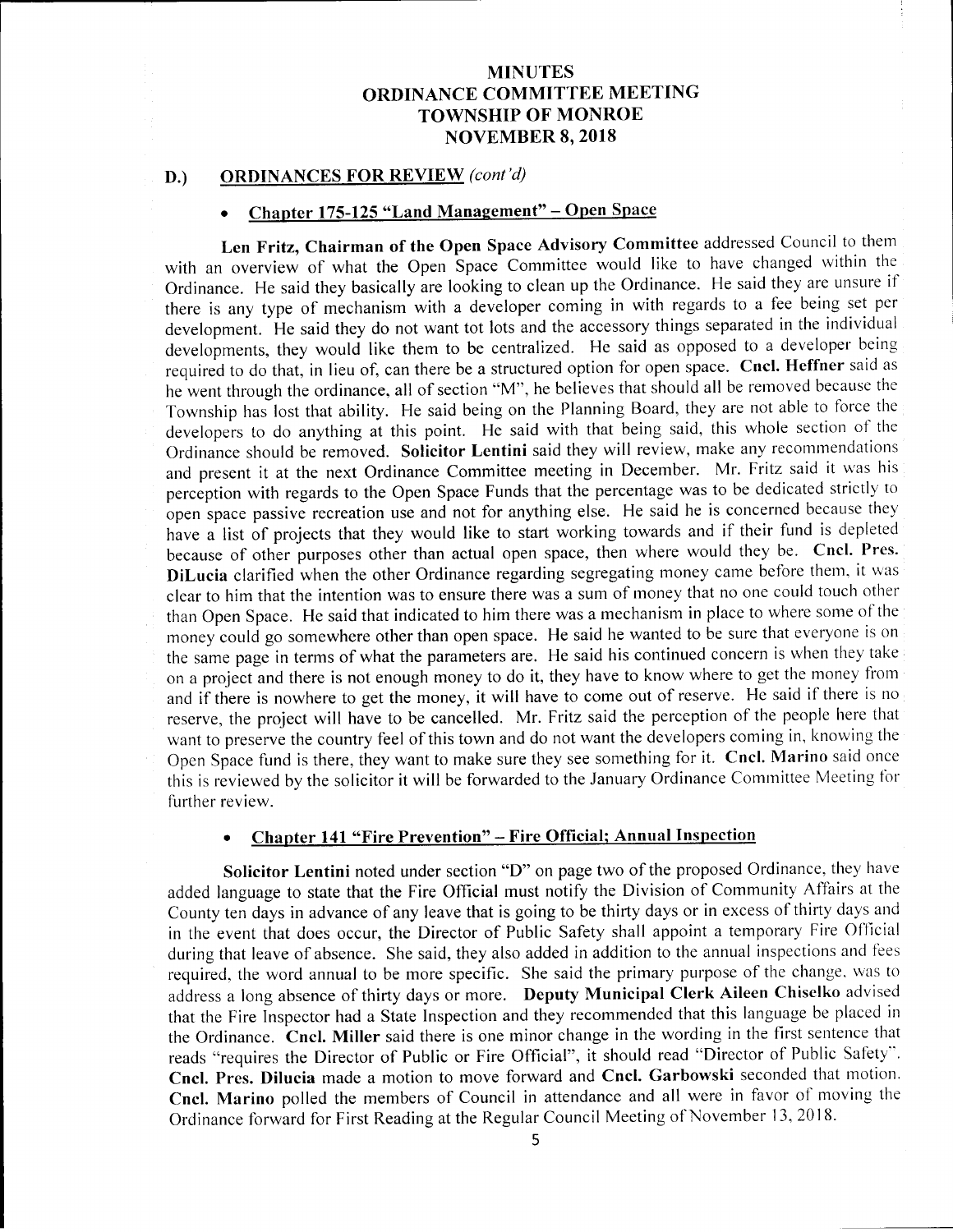## D.) ORDINANCES FOR REVIEW (cont'd)

# Chapter 69-13 "Police, Division of" – Physician for Division of Police

Solicitor Lentini explained that the requirement of <sup>a</sup> licensed physician be appointed by the Township for physicals has been deleted from the Ordinance. Business Administrator Kevin Heydel confirmed this is <sup>a</sup> cleanup of the Code. He said every year when the Township advertises for the RFQs for professionals and <sup>a</sup> Township physician is chosen, all new hires and volunteers are sent to this physician to have their initial pre-employment physical done. Police Chief McKeown explained the past practice of annual physicals for the Police Officers. Cncl. Marino confirmed this is just <sup>a</sup> matter of having the Ordinance language cleaned up and there are no changes to the Township's process of physicals with the employees. Cncl. Garbowski made a motion to move forward for First Reading at the Regular Council Meeting of November 13, 2018. The motion was seconded by Cncl. Miller and unanimously approved by all members of Council in attendance.

## Chapter 175 "Land Management" - Automotive Service Stations

Director of Community Development / Code Enforcement, Rosemary Flaherty addressed Council regarding the need of revising the Ordinance. She said as it reads, it allows gasoline and service stations in various commercial zones but it does not allow for <sup>a</sup> convenience store to be attached and if it does have <sup>a</sup> store attached it has to go the Zoning Board of Adjustment. She said some of the past applications have gone to the Planning Board and then some went to the Zoning Board. She said gas stations with convenience stores attached are always much more attractive and do more business as far as taxation for the Township. She said she has worked with Engineer, Tim Kernan and they are recommending this move forward as soon as possible. Solicitor, Lentini asked about the last definition in the automotive service station where it excludes the repair of collision vehicles and if this effected anyone that currently does provide collision repairs. Ms. Flaherty confirmed it is not for major repairs and it does not affect any existing businesses. Cncl. Miller made <sup>a</sup> motion to move forward for First Reading at the Regular Council Meeting of November 13, 2018. The motion was seconded by Cncl. Garbowski and unanimously approved by all members of Council in attendance.

## Chapter 104 " Buildings"— Article III Disposal of Construction Debris—Dumpsters

Cncl. Marino explained the spirit of this was to have <sup>a</sup> dumpster permit fee tied together with <sup>a</sup> construction permit, and the resident would not be penalized for putting a dumpster on their property and have to pay <sup>a</sup> separate permit fee. Solicitor Lentini said the permit fee was reduced from \$75 to \$20 and they provided notice of violation by personal delivery. She said the language has been added to state the resident will be given five days from the date of the violation to remediate. She said generally when <sup>a</sup> violation is issued, it is sent via regular and certified mail and she has found many times that the resident will receive the regular mail and not pick up the certified. She said this is <sup>a</sup> vicious and expensive cycle that happens all of the time, so she is suggesting instead of mailing the violation, the Township create violation labels and post them on the residents' front door and take <sup>a</sup> picture with the address. She also suggested creating <sup>a</sup> very simple form for those who are delivering the violation label to fill out and attach the picture to as proof of delivery for the file. She said this method of notification will get the Enforcement Official over the first hurdle of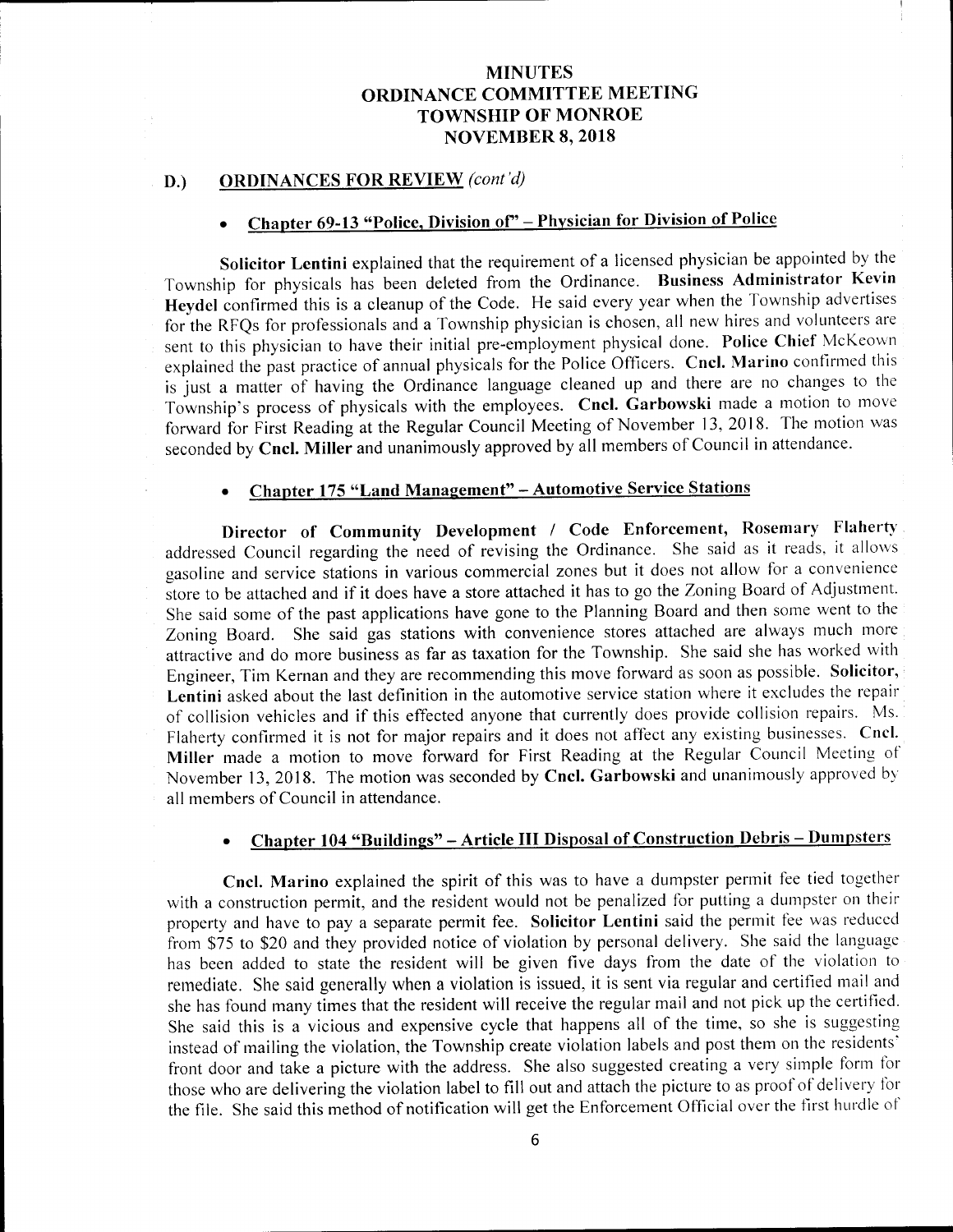#### D.) ORDINANCES FOR REVIEW (cont'd)

giving notice. Director of Public Safety Jim Smart expressed his concerns with a dumpster being placed in the roadways, as this is a very big hazard at night because they do not have reflective materials on them. Cncl. Marino said the residents are asked to submit <sup>a</sup> drawing, not an official survey, but <sup>a</sup> simple plot plan to submit along with their application. He said this allows the Zoning Office to review and grant or deny permission of the placement of the dumpster. Dir. of Comm. Dev./Code Enf. Rosemary Flaherty said her office does not allow dumpsters to be placed in the street, there needs to be <sup>a</sup> safety plan in effect and it would be at the discretion of the Chief of Police. Cncl. Heffner said he feels the five-day notice is too long of <sup>a</sup> grace period. Solicitor Lentini explained the procedure of due process for violations and suggested shortening the street violation to <sup>48</sup> hours unless it is deemed to be <sup>a</sup> safety hazard determined by the Police Department. Police Chief McKeown suggested if the Township has to remove the dumpster in violation, to call the dumpster company that is advertised on the dumpster and have them remove it immediately. Cncl. Marino said once this is further reviewed by the Solicitor it will be forwarded to the January Ordinance Committee Meeting for review and discussion.

#### Chapter 230 "Peddling and Soliciting"

Solicitor Lentini said the revision was made to reflect a background check for veterans, who were originally exempt. She said the fees were also revised to be consistent with the other Ordinances, as the fees were previously too high and unlawful. She said the fees have to be justified, used for administrative overhead and management of the actual permits. She said the fees have been changed to \$125 annual fee, with a photo ID of \$25 per employee. Ms. Lentini said the food cart will be \$250 for an annual permit. She said the concern originally was with the Boy Scouts, Girl Scouts or another non-profit organization, which is why they added the language to state \$25 per employee. the Scouts are not employees. She said the language is also being updated to remove the wording registration permit and replacing it with background check. Cncl. Garbowski made <sup>a</sup> motion to move forward for First Reading at the Regular Council Meeting of November 13, 2018. The motion was seconded by Cncl. Dilks and unanimously approved by all members of Council in attendance.

#### Chapter 74 "Fees"

Solicitor Lentini said with regards to the fees, the purpose of the changes was to have this chapter consistent with the other Ordinances and also that the fees are in line with what it would cost for administrative overhead. She said the fees have to be reasonable and justified, and we went through and made the appropriate changes. She said the language was also changed to state, records provided by email or facsimile will be free of charge, with the additional update that records can be sent by flash drives and by all electronic transmissions. Cncl. Garbowski made a motion to move forward for First Reading at the Regular Council Meeting of November 13, 2018. The motion was seconded by Cncl. Miller and unanimously approved by all members of Council in attendance.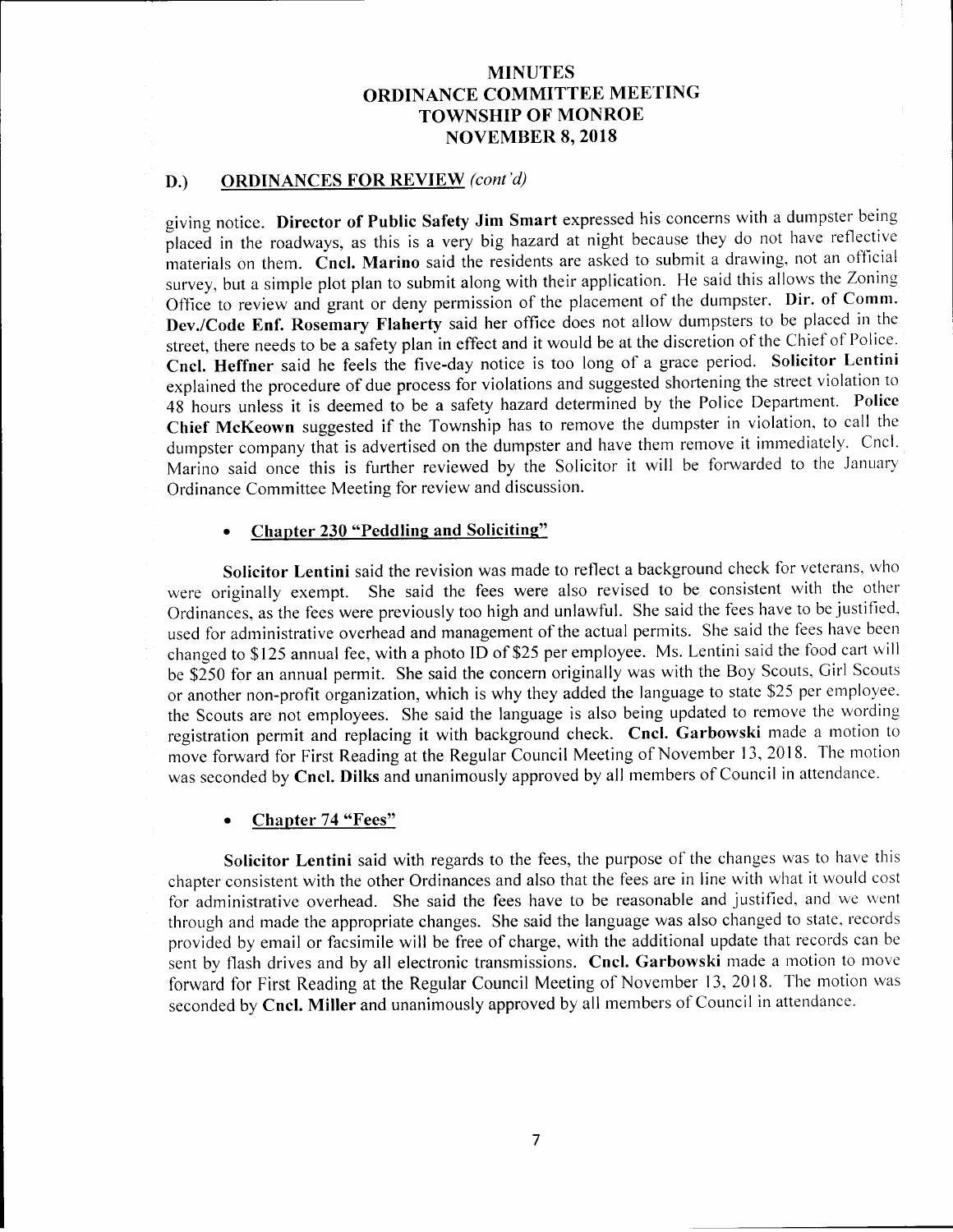#### E.) MATTERS FOR DISCUSSION

## Revised Application Forms — Peddler and Solicitor License; Township-Sponsored Events

Dir. of Comm. Dev./Code Enf. Rosemary Flaherty said she had recently revised our applications using Haddonfield's peddling and soliciting application as a template. She said she will go back and revise it to reflect the new fees discussed tonight. Solicitor Lentini said with regards to Township Sponsored Events they have added a release to the application in order to limit the liability and protect the Township. Director of Public Safety Jim Smart asked with regards to the Fire Department should they also have <sup>a</sup> similar release when they are holding events. Solicitor Lentini will provide Mr. Smart with <sup>a</sup> general release to be used for the Fire Department. She said <sup>a</sup> photo release should also be included on the Township applications as well.

#### 2019 Best Practices Worksheet

Business Administrator Kevin Heydel spoke regarding the Best Practices Survey that is completed every year, this year it is a sixty-one question survey. He said after receiving some clarification he has completed the survey. He said in order to maintain our level of aide and not be penalized, we have to score anywhere between 46 and 66 and we scored <sup>a</sup> 54. He said they do question outside agencies and if they are reviewed by the Township to ensure they are cost efficient with their operation systems. He needs to submit the survey by November 12, 2018 and asked Cncl. Pres. DiLucia, the MUA Liaison, to read into record his report so he can submit the survey. Cncl. Pres. DiLucia reported the MUA report for the record: "Over the past year, the authority has taken various steps to improve efficiency, as well as implement cost savings strategies where applicable. Some of these measures are: replacing the full time controller position with <sup>a</sup> part time CFO consultant, elimination of the Assistant Executive Director's position, reinforcing the cross training of employees and combining billing and collections to one department, continuation of our meter replacing program with solar meter reading capability, solar meter reading is <sup>a</sup> significant component in assisting the authority as well as the use in conserving water. The authority was able to perform projects such as Davis Avenue water main extension and the Carroll Avenue deed trench sewer repair. These jobs were done by personnel who are skilled in these areas, therefore, alleviating the need to hire subcontractors. The Authority is currently looking into resources such as solar energy to offset electrical expenses." Mr. Heydel said with this survey completed and our score of 54, our aid will not be cut.

#### Halloween Curfew Hours  $\bullet$

Solicitor Lentini said the times for Halloween have been narrowed down to 4pm to 8pm for ages 18 and older to solicit. She said some towns, in their general Ordinance allow children to trickor-treat between 3pm to 6pm, so you do not have children running around after dark. She said this keeps it more localized to younger children as opposed to the older children who like to go out late at night. She said she does not feel there should be an age attached, it should just apply to trick-ortreating in general. Cncl. Marino polled members of Council and it was the consensus that the start time should be 3pm and ending at 8pm. Police Chief McKeown said in regards to Article II, Juveniles, he does not feel this is an issue for Halloween, but rather the youth that are out creating havoc all hours of the night regardless of the specific date.